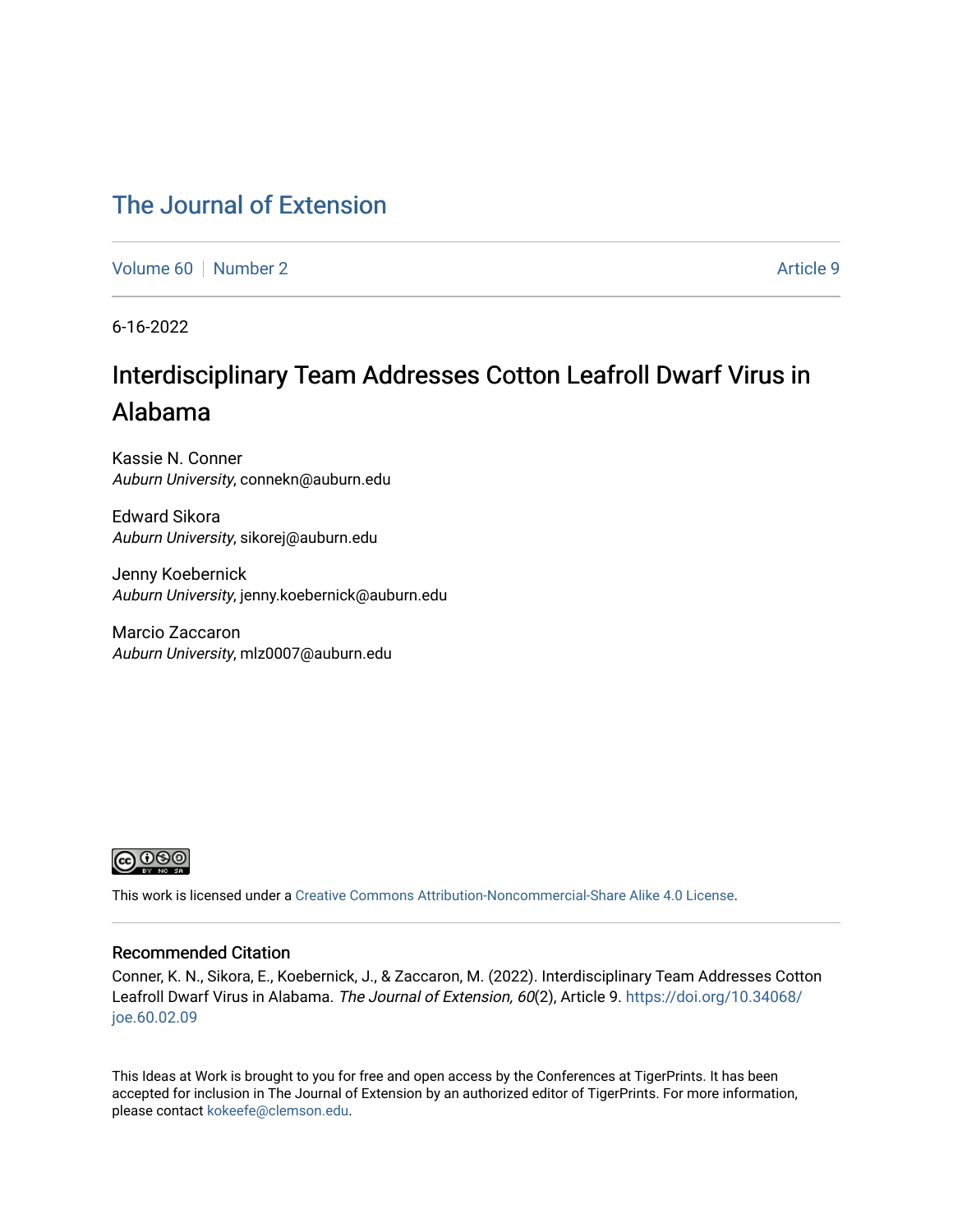

Kassie N. Conner<sup>1</sup>, Edward Sikora<sup>1</sup>, Jenny Koebernick<sup>1</sup>, and Marcio Zaccaron<sup>1</sup>

AUTHORS: 1Auburn University.

JOURNAL OF

**Abstract**. A multi-state and interdisciplinary team was formed to address the Extension and research needs of CLRDV, an emerging cotton disease with high potential impact for U.S. cotton production. In 2017, CLRDV was identified in AL and Auburn University immediately formed an interdisciplinary working group composed of plant breeders, plant pathologists, entomologists, and agronomists. Since then, scientists from ten other states have joined the CLRDV group. Thus, allowing research to be coordinated efficiently and best deploy limited resources to attend the stakeholder's needs. The CLRDV group produces and shares new and relevant information with the scientific community and cotton producers alike.

#### INTRODUCTION

Cotton (*Gossypium hirsutum*) is one of the most economically important crops in the United States. During 2017, *Cotton leafroll dwarf virus* (CLRDV) (genus *Polerovirus*, family *Luteoviridae*) was first identified in the United States in cotton on approximately 50,585 ha from Alabama (Avelar & Schrimsher et al., 2019). CLRDV is transmitted by the cotton aphid (*Aphis gossypii*). The virus has since been found across the cotton belt in North Carolina, South Carolina, Georgia, Tennessee, Florida, Mississippi, Louisiana, Texas, Arkansas, Oklahoma, and Kansas (Aboughanem-Sabanadzovic et al., 2019; Alabi et al., 2019; Ali & Mokhrari, 2020; Ali et al., 2020; Faske et al., 2020; Iriarte et al., 2020; Price et al., 2020; Tabassum et al., 2019; Thiessen et. al., 2020; Wang et al., 2020). Symptoms of CLRDV consist of: stunting due to internodal shortening; leaf rolling; leaf cupping; leaf petiole and vein reddening; distorted new growth; rugosity; wilting of plants; reduced flower and boll size; accentuated verticality; and sterility. Symptoms can vary based on: plant age at time of infection, cotton variety, environmental conditions at or after infection, and nutritional status of the plant/field. In 2017, disease incidence based on visual symptoms (i.e., leaf crinkle) ranged from 3 to 30%, and yield loss was estimated at an average of 560 kg/ha which was valued at \$19 million dollars (Avelar, & Schrimsher, et al., 2019).

Whole genome sequences derived from symptomatic leaf samples collected during 2018 showed that the strain of CLRDV found in the United States is different from the "typical" and "atypical" strains previously found in South America. This confirmed that the CLRDV strain detected in in the United States is unique (Avelar, Sobrinho, et al., 2019). Whole genome sequences of CLRDV-AL isolates collected from other states across the cotton belt are similar, which suggests a single introduction of the virus into the United States (Aboughanem et al., 2021).

#### DEVELOPMENT OF CLRDV WORKING GROUP

The development of resistant cotton cultivars will be the best defense against CLRDV in the United States. Seed companies have germplasm with resistance to "typical" and "atypical" CLRDV strains, but these have proven susceptible to the CLRDV-AL found in the United States. In 2018, Alabama Extension Specialists and Auburn University research faculty from multiple disciplines (Plant Breeding, Agronomy, Entomology, and Plant Pathology) formed a CLRDV working group. The group has focused efforts on Extension outreach and research projects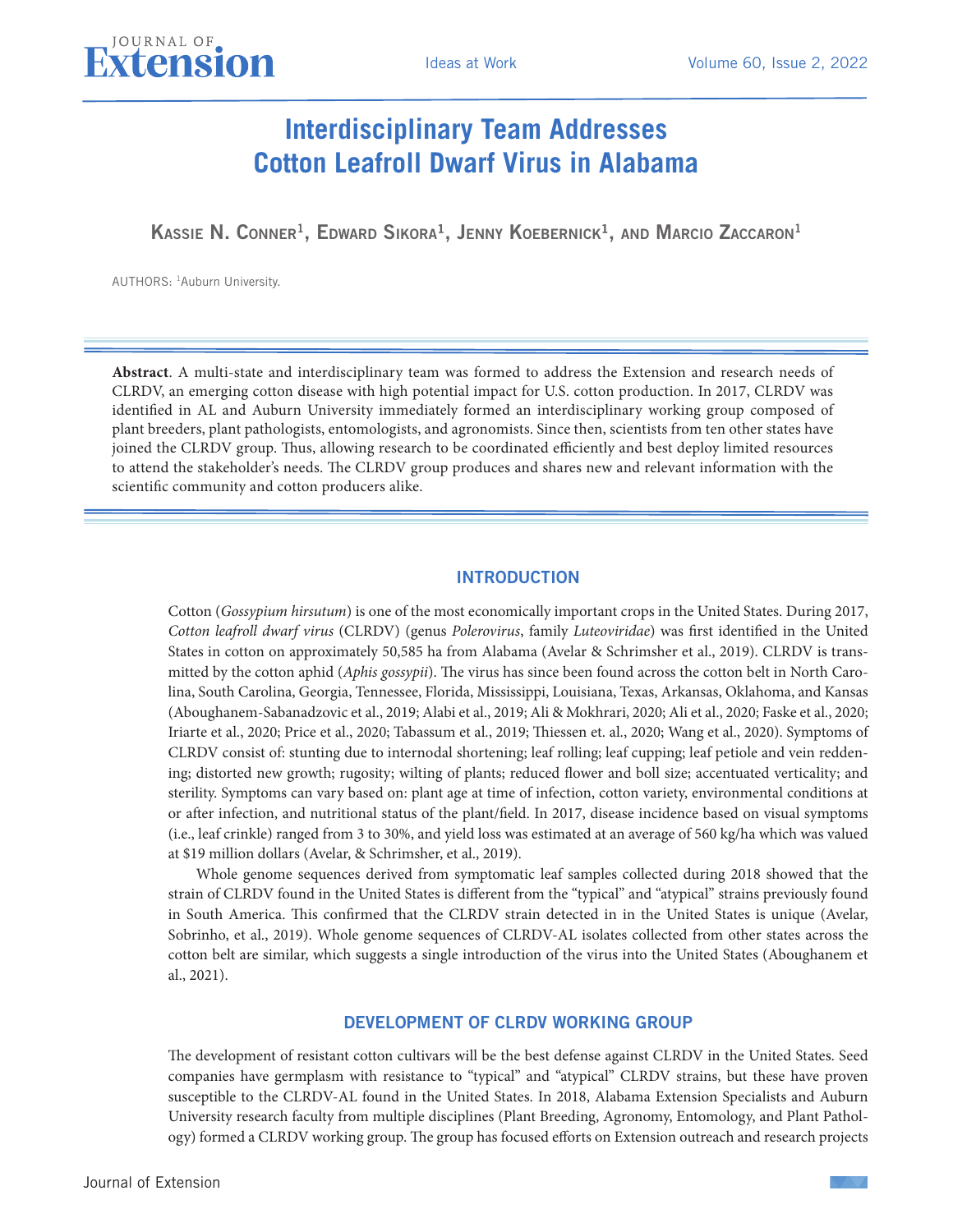#### Conner, Sikora, Koebernick, and Zaccaron

to address this emerging disease. Initially, a statewide survey was conducted to determine the distribution of the pathogen in Alabama. At this time, CLRDV had been found in 43 of the state's 67 counties, including all major cotton production areas of Alabama. From 2018 to 2019, a weed survey was conducted to identify alternate hosts of the virus, and multiple species were identified as natural hosts (K. Conner, personal communication).

In 2019, a multi-state CLRDV Sentinel Plot Working Group was formed that included Extension Specialists and researchers from 11 cotton belt states (Alabama, Virginia, North Carolina, South Carolina, Georgia, Florida, Mississippi, Arkansas, Louisiana, Tennessee, and Texas). This multi-state group meets regularly to share updates on Extension and research efforts on CLRDV. The CLRDV sentinel plots, which included 15 sites across 10 states (with five regional sites in AL), were first established in 2019 to assess planting dates, environmental factors, varietal selection, and yield impacts of CLRDV. Leaf samples were collected twice per season by Auburn University personnel from all sentinel locations and tested for the presence of CLRDV at the Auburn University Plant Diagnostic Lab. Results from the sentinel plot system increased awareness of the disease to growers and agribusiness clientele and allowed the industry to clearly see the distribution of the disease in the United States.

Extension/research efforts at Auburn have included identifying the aphid vector and characterizing transmission efficiency (Heilsnis et al., 2020). A robust breeding program at Auburn has allowed researchers to evaluate over 2,000 cotton breeding lines to screen for resistance to the disease. A leaf disc assay was also developed to improve the efficiency of germplasm screening (Heilsnis et al., 2021). Members of the Auburn CLRDV working group have set up insecticide trials to determine the efficacy of insecticide treatments and found that intensive insecticide programs do not result in a reduction of virus spread (A. Jacobson, personal communication). The Auburn Plant Diagnostic Lab tested over 4,000 cotton samples in 2019, and 5,200 samples in 2020 for the presence of CLRDV.

#### CONCLUSION AND RECOMMENDATIONS

Traditional Extension methods were utilized to inform growers about CLRDV including presentations at county and regional production meetings (over 35 presentations from 2018 to 2020), farm visits and field days, pest alerts issued in news articles, blogs and the ACES website, and updates on CLRDV through Twitter and Facebook (Sikora et al., 2009). In-service trainings were conducted annually for Regional Extension Agents and members of the ACES Agronomic Crop Team to provide updates on CLRDV in Alabama. A CLRDV diagnostic field guide was developed for growers to assist in disease scouting and includes management recommendations for the disease (Conner et al., 2021). To date, the work from this interdisciplinary team of Extension and research personnel has led to 12 peer reviewed journal articles and over \$25 million in funding.

Current management recommendations for growers include: 1) Cotton in areas at high risk for infection should be planted early. Disease incidence and subsequent symptom severity is much greater in late-planted cotton. 2) Many weed species have been found to be natural hosts of CLRDV and may have a role in overwintering of the pathogen and likely act as a source of primary inoculum. An aggressive weed control program around field borders and nearby ditch banks prior to planting may be helpful in delaying virus movement from overwintering hosts into cotton fields. 3) Destroy cotton stalks following harvest as well as kill ratoon and volunteer cotton with herbicides or tillage equipment. They may serve as a bridge between an overwintering host and the newly planted cotton crop. 4) Long term establishment of resistant cotton cultivars will be the best defense against CLRDV.

#### **REFERENCES**

- Aboughanem-Sabanadzovic, N., Allen, T. W., Wilkerson, T. H., Conner, K. N., Sikora, E. J., Nichols, R. L., & Sabanadzovic, S. (2019). First report of cotton leafroll dwarf virus in upland cotton (*Gossypium hirsutum* L.) in Mississippi. *Plant Disease*, *103*(7), 1798. https://doi.org/10.1094/PDIS-01-19-0017-PDN
- Aboughanem, N., Allen, T. W., Wilkerson, T. H., Scheffler, J., & Sabanadzovic, S. (2021). Study of cotton leafroll dwarf virus in Mississippi: State of the art (2020) [Conference presentation]. Beltwide Cotton Conferences, virtual.
- Alabi, O. J., Isakeit, T., Vaughn, R., Stelly, D., Conner, K., Gaytan, B., Villegas, C., Hitzelberger, C., De Santiago, L., Monclova-Santana, C., & Brown, J. (2020). First report of cotton leafroll dwarf virus infecting upland cotton (*Gossypium hirsutum* L.) in Texas. *Plant Disease*, *104*(3), 998. https://doi.org/10.1094/PDIS-09-19-2008- PDN